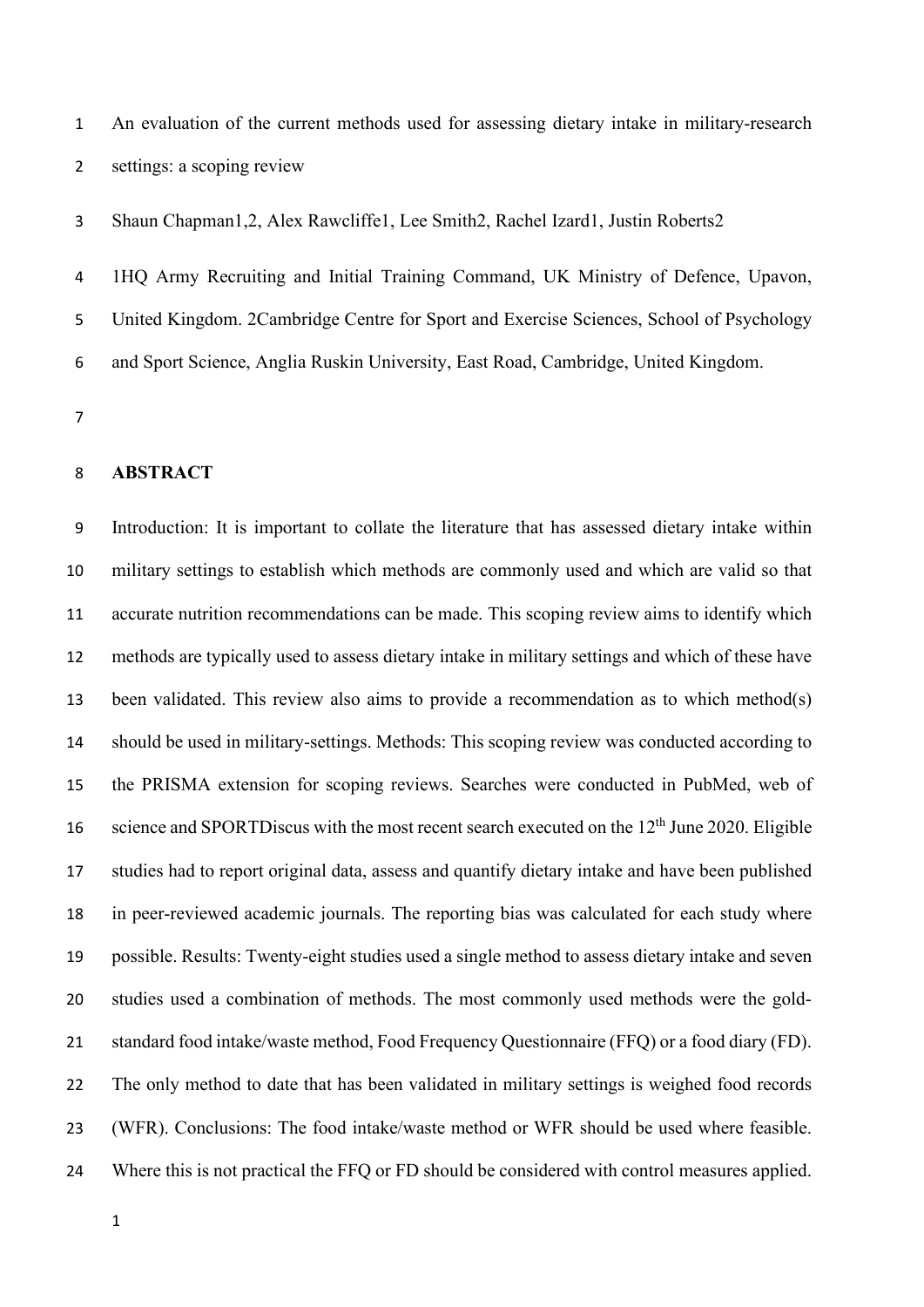| 25 | There is currently not sufficient evidence to state that using multiple methods together |
|----|------------------------------------------------------------------------------------------|
| 26 | improves validity.                                                                       |
| 27 | Key words: dietary intake, diet assessment, military, nutrient intake                    |
| 28 |                                                                                          |
| 29 | <b>KEY MESSAGES</b>                                                                      |
| 30 | The gold standard and most practical dietary assessment method is the food               |
| 31 | intake/waste method, and this should be used where feasible.                             |
| 32 | In settings where the food intake/waste method is not feasible, researchers should use   |
| 33 | weighed food records.                                                                    |
| 34 | Where weighed food records are not feasible, researchers should consider methods such    |
| 35 | as the Food Frequency Questionnaire (FFQ) and self-reported food diary (FD).             |
| 36 | The limitations of the FFQ and FD should be recognised, and control measures should      |
| 37 | be considered.                                                                           |
| 38 | Future research should consider validating methods such as the FFQ and FD given these    |

are practical and commonly used.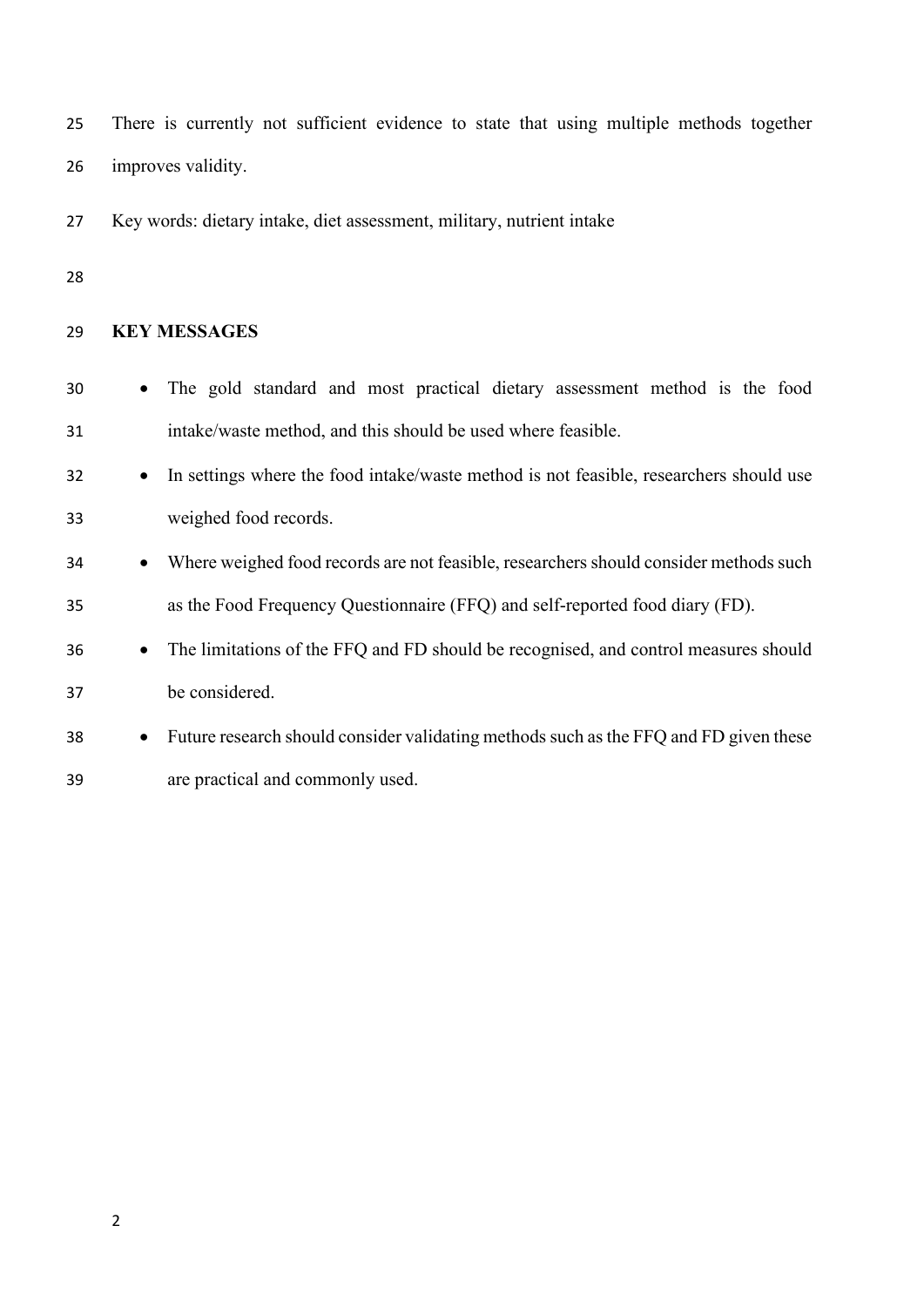#### **INTRODUCTION**

 Dietary assessment is usually undertaken to evaluate whether an individual is achieving specific dietary targets. Typical methods include: weighed food records (WFR), self-reported food diaries (FD), Food Frequency Questionnaires (FFQ) and dietary recalls (1,2). The recording of dietary intake is usually conducted over one to seven days with a three-day record considered the minimum requirement to indicate habitual energy and macronutrient intake (2).

 The most practical method, and typically used as a gold-standard to assess dietary intake is the weighed food intake/waste collection method (3). This involves participants weighing their food pre-and-post consumption and the nutritional composition being known per a standard portion size (3). Despite this method having greater accuracy compared to other methods (FD, FFQ) it is more time-consuming and laborious for researchers and participants(3) and therefore may be less feasible to use in some military settings due to time constraints (4). Resultantly, military researchers typically utilise other prospective dietary assessment methods such as a FD or retrospective methods including a FFQ or dietary recall. It is acknowledged that existing reviews have assessed the validity of dietary assessment methods in populations such as athletes (1). However, the military are a unique population and one who may not be considered completely free-living with respect to energy expenditure (EE), and energy intake (EI) when in a training or deployment settings (5). Specific differences in relation to assessing dietary intake between a military and athletic cohort may include a greater number of participants, diverse working environments such as field exercises, time constraints and limited contact with participants (4–6). Consequently, the food intake/waste method may not always be practical or feasible. Therefore, the validity of other methods should be quantified so that future research studies can be informed. Some assessment methods, such as the FFQ have also been specifically designed for their use in military settings (7,8). Given this, it is important to collate the literature that has assessed dietary intake within military settingsto establish which methods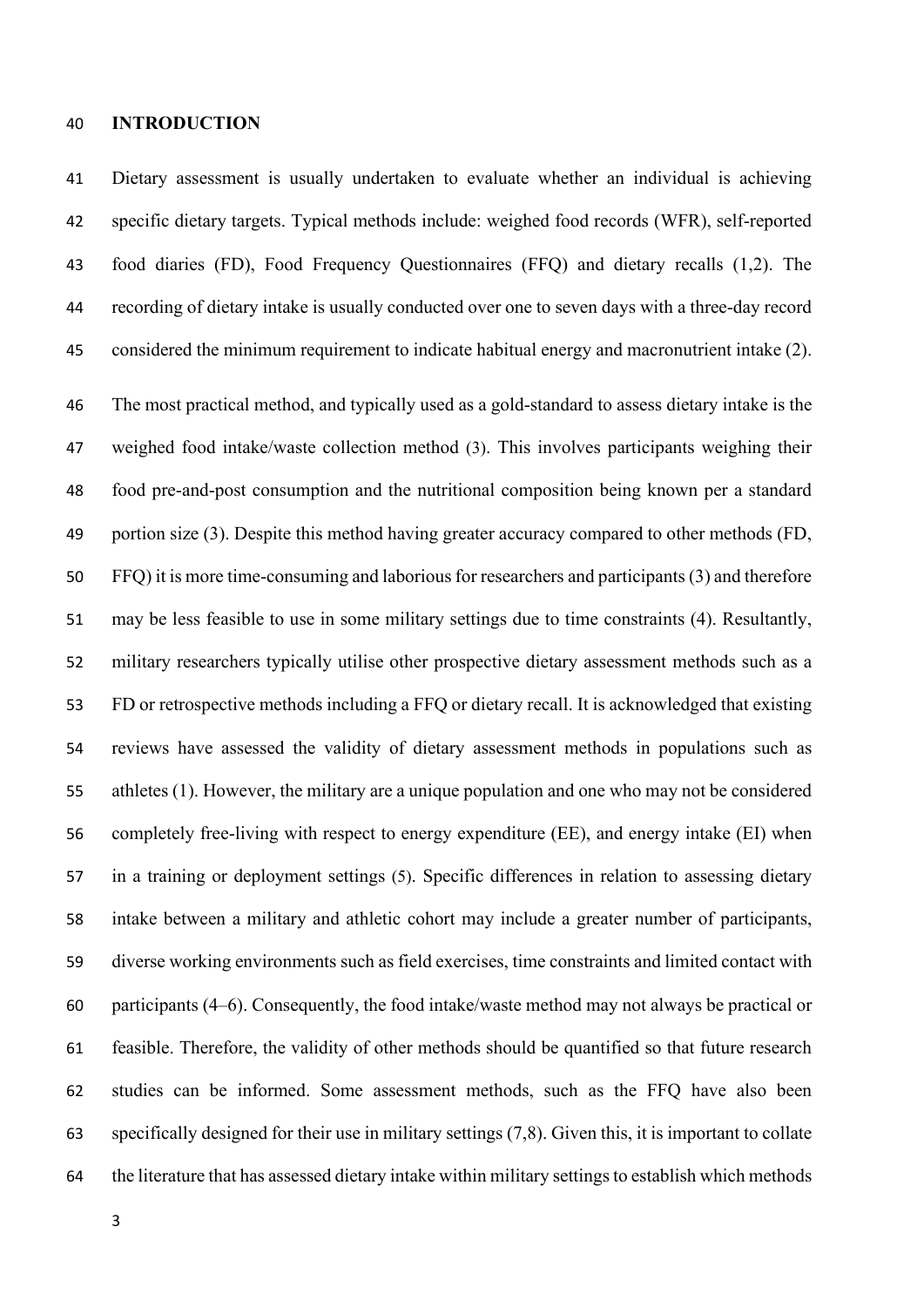are commonly used and which methods are most valid. This will inform future studies of the most valid method(s) to use and highlight which methods need further validation.

 The aims of this scoping review were three-fold; i) to establish which dietary assessment methods are commonly used in military-settings; ii) to establish if the use of these dietary assessment methods have been validated in military-settings; (iii) to provide a recommendation as to which method(s) should be used in military-settings and which need further validation.

### **METHODS**

- This scoping review was conducted according to the PRISMA extension for scoping reviews (PRISMA-ScR) (9).
- Eligibility criteria

 The eligibility criteria excluded: (1) non-military personnel studies; (2) studies not published in English; (3) studies which were not full-text available; (4) studies which did not quantify dietary intake; (5) PhD dissertations; (6) conference abstracts. To be included studies had to: report original data, assess and quantify dietary intake and have been published in peer-reviewed academic journals. Research reports were considered.

Database searches

 Information searches were conducted in PubMed (the search engine for Medline), web of science and SPORTDiscus with all years included up until the  $12<sup>th</sup>$  June 2020. Search terms that were entered into each database are presented in Table 1.

Study selection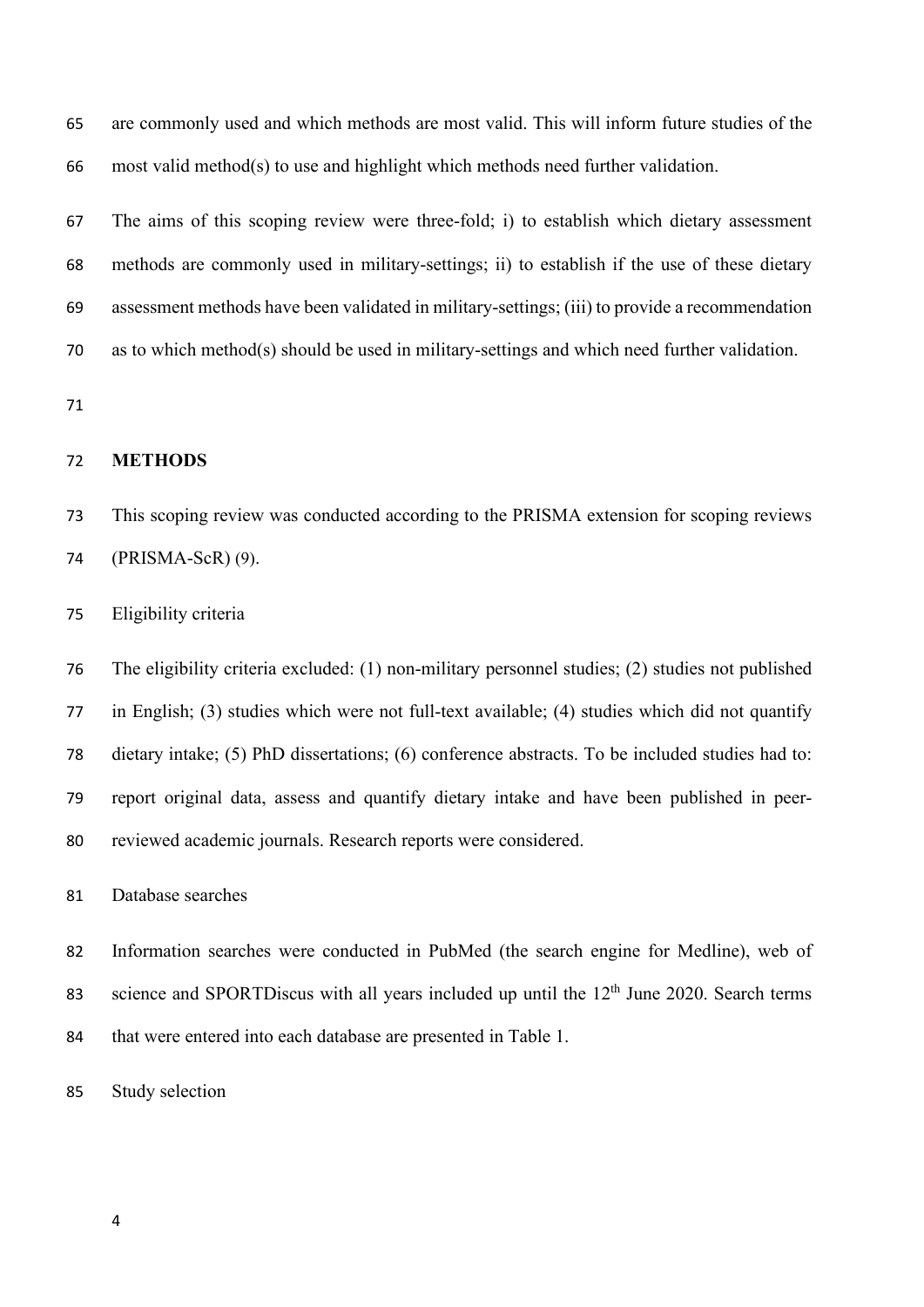To select the sources of evidence the titles and abstracts of identified papers were screened by one reviewer (SC) and those with titles not deemed relevant were removed. Remaining papers were then screened by two reviewers (SC and LS) against the inclusion and exclusion criteria and any differences were resolved by discussion. Reference lists of remaining papers after review were then searched to identify papers missed in electronic searches, and reference lists of those papers, and so on until no further papers could be identified.

#### Table 1 Search terms

| PubMed                     | "dietary intake" [MeSH Terms] AND "military" [MeSH Terms] |  |  |
|----------------------------|-----------------------------------------------------------|--|--|
|                            | OR nutrient intake [All Fields] AND army [All Fields].    |  |  |
| SPORTD scus/web of science | Dietary intake and military or nutrient intake and army   |  |  |

Table 1. Search terms used for database search in PubMed, SPORTDiscus and web of science

#### Data extraction

 The following data items were extracted from each paper: author, year of publication, study design, sample size, setting, dietary assessment method, key findings and method considerations highlighted by the original authors. Findings from the scoping literature were grouped and presented according to the dietary assessment method used. Once studies had been identified the method(s) which were utilised were recorded. If the study conducted a measure of validity of their dietary assessment method, this was also recorded. In studies which estimated daily EE (only using doubly labeled water (DLW)), the reporting bias was calculated as recorded EI – recorded EE / recorded EE (10). This was used as a method to indicate whether the specified dietary assessment method(s) potentially under or over-estimated energy intake. It was acknowledged that participants are required to be weight stable for the reporting bias to be effective.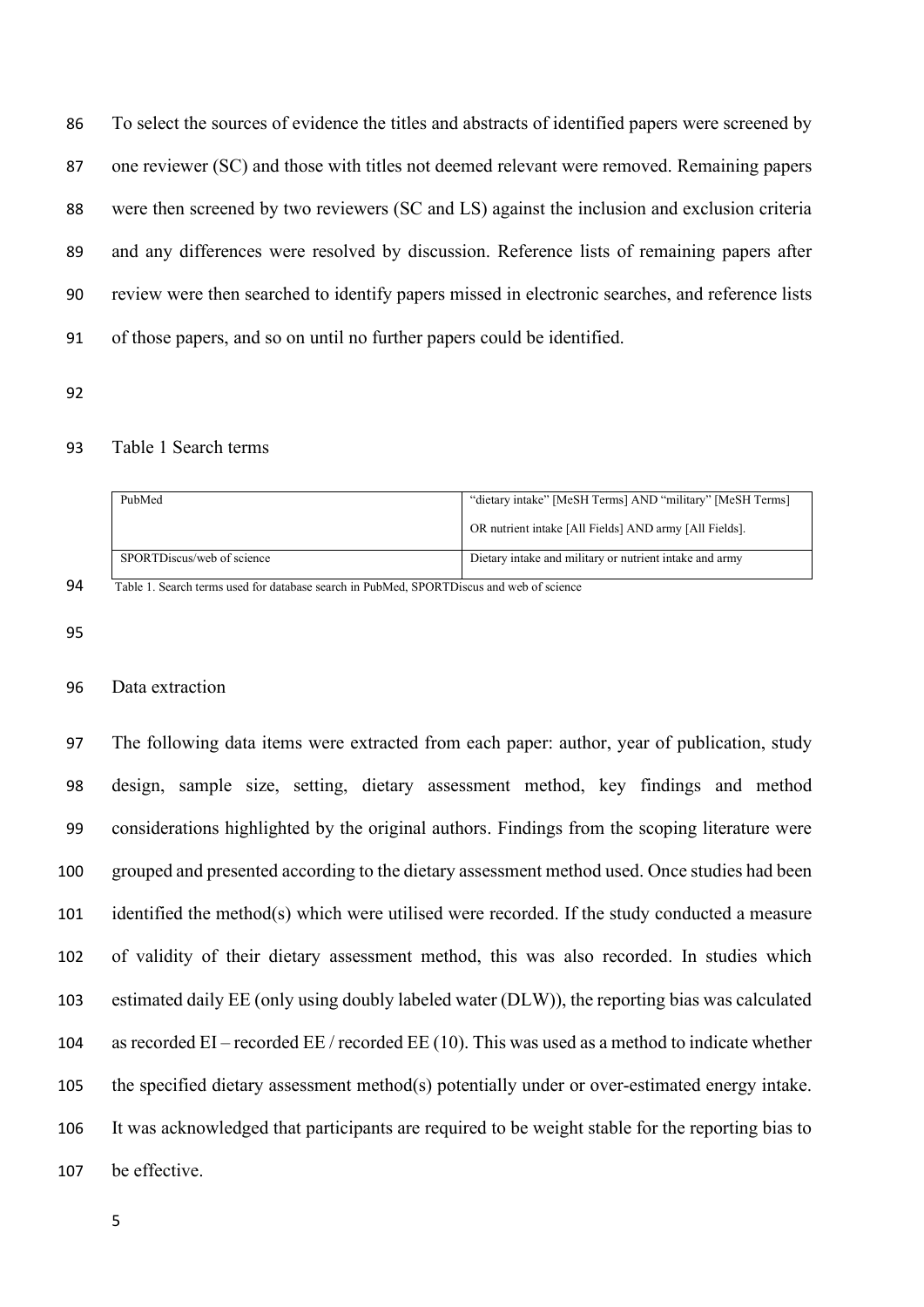#### **RESULTS**

#### Literature search

 The search conducted in PubMed retrieved 209 papers, of which 28 were taken forwards to full-text review. SPORTDiscus and web of science searches resulted in 636 and 151 papers being identified. After excluding records due to an irrelevant title 41 duplicates were identified but an additional 14 previously unidentified papers were added to the full-text review. A total of 42 papers were fully reviewed, 8 of these were excluded. The reasons for these exclusions were that 1 paper was not undertaken during military training, 1 paper was not original data, 1 paper did not assess dietary intake and 5 were only available as abstracts. The reference lists of all remaining papers (34) were searched and 1 further paper was identified and included. A total of 35 papers were included (Figure 1).

Insert Figure 1 here.

Synthesis of results

 The FFQ was used in the majority (11 studies) followed by the FD (five studies) and the food intake/waste collection method (four). The remaining studies used Visual estimation (VE) (three), ration discards (two) dietary recall (two) and WFRs (one). The results of these studies are summarised in supplementary Table 1.

 It was found that in the studies which used more than one method of dietary assessment together the FFQ with dietary recall was used in two studies. While VE with ration discards, VE with a FD, FD with dietary recall, WFR with ration discards or WFR with a FD were each used together in one study. The results of these studies are summarised in supplementary Table 2.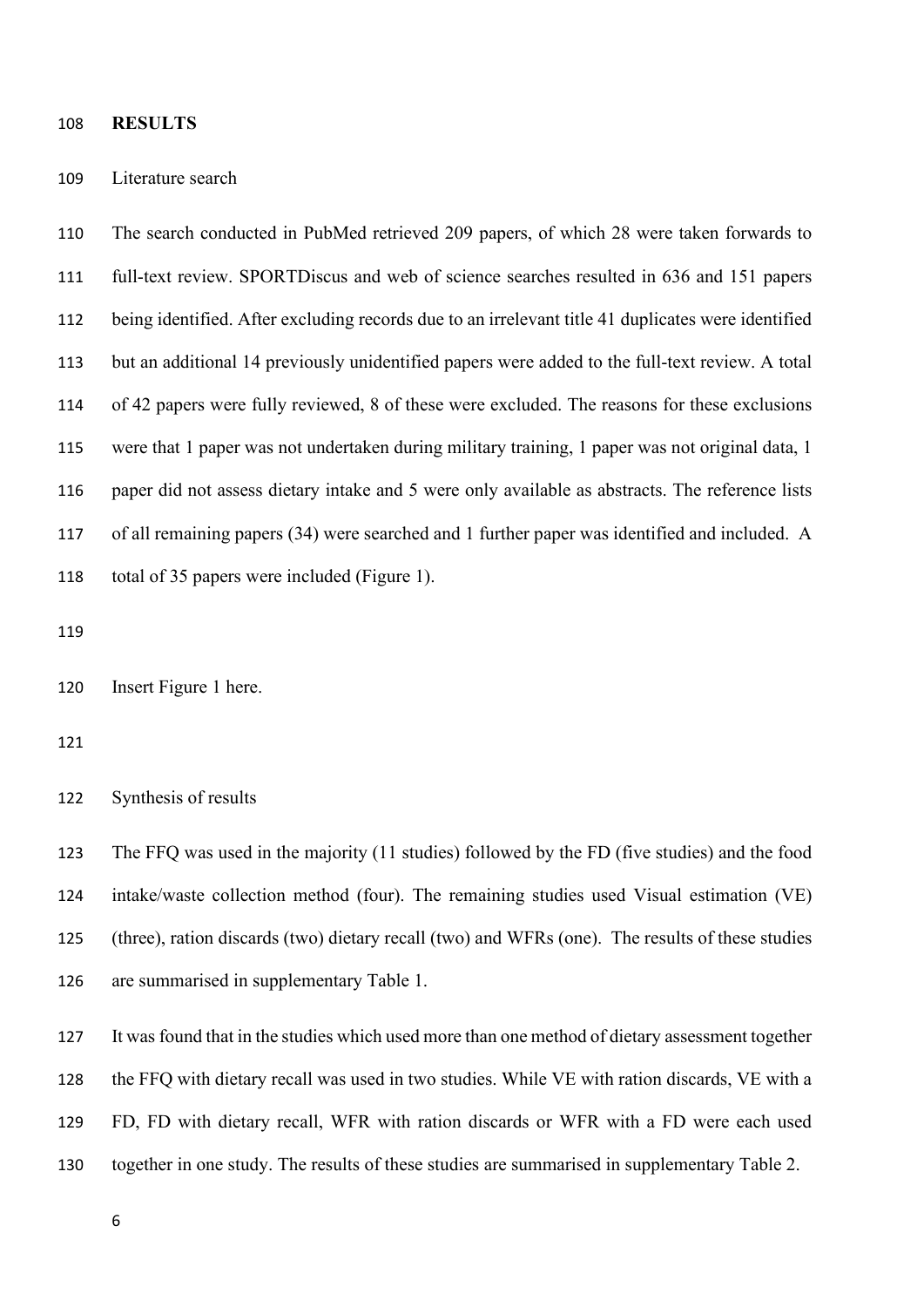#### **DISCUSSION**

 It was most common to measure dietary intake via one method only and these were either the FFQ (11 studies), FD (five studies) or the food intake/waste collection method (four studies). These methods were used in a variety of settings including training establishments, field exercise and on deployment. Overall, there was a lack of reported validation for all methods in military settings with only the WFR method being validated against the food intake/waste method.

### **Summary of evidence: single methods only**

### Weighed food intake/waste collection

 Of the 28 studies which used a single method, four of these used the gold standard weighed food intake/waste method (11–14). This method was used in a thermal chamber (11) and during field exercise (12–14). Given this method requires the precise nutritional content of foods to be known its use may be limited to ration foods or pre-prepared and packaged foods. In settings where this may not be possible an alternative method may need to be considered. Furthermore, given that this method is more time consuming and laborious compared to others (FD, FFQ) (3) it may be only feasible with smaller sample sizes, such as those identified in this review 147  $(11-13)$ .

Weighed food records (WFR)

 One study validated the WFR method wherein participants were provided food scales to weigh portion sizes (3). The Bland-Altman analysis demonstrated good agreement between the two 151 methods with a mean bias of 108 kcal·day<sup>-1</sup>. As this is the only study to validate its method it suggests that researchers should use WFRs where feasible and where the food intake/waste method cannot be conducted. In scenarios where it is not possible to provide participants with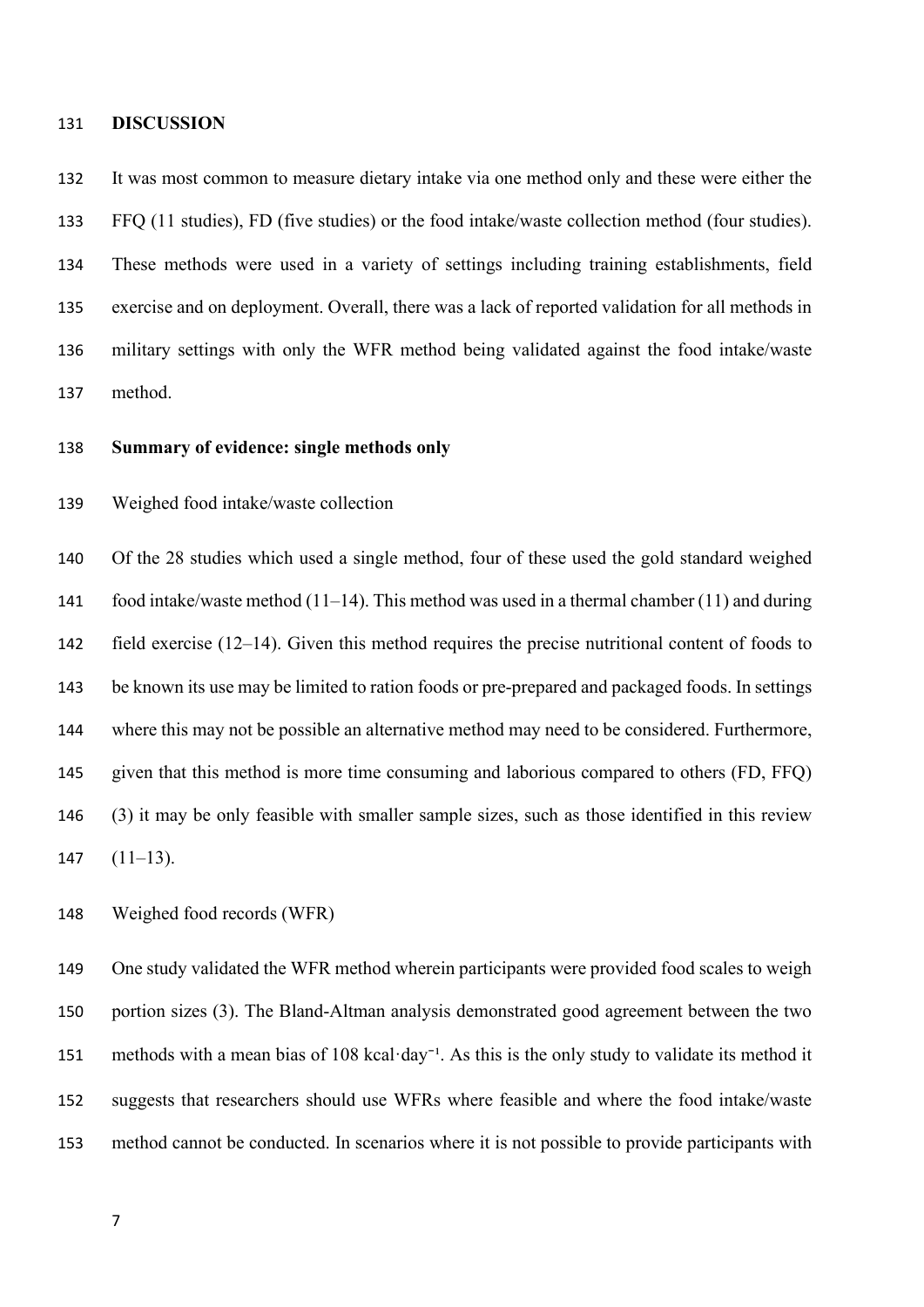food scales, researchers should consider supervising the weighing of food (1), such as in canteen settings. In settings where neither of these methods are feasible, other methods may have to be considered.

Food Frequency Questionnaire (FFQ)

 Eleven studies utilised the FFQ but none validated its use against the food intake/waste collection method. Two studies observed EI in participants below that of the military dietary reference intakes (MDRIs) with a simultaneous gain in body mass (8,15). In 70 female Israeli recruits, daily EI was 74% of the MDRIs but participants gained body mass over a four-month period, which suggests EI may have been underreported by >26 % due to participants being in a positive energy balance (8) (supplementary Table 1). One study aimed to validate a FFQ against a FD in military men and concluded that the FFQ had good reproducibility and validity compared to the FD (7). However, a Pearson correlation was used to assess the validity of the FFQ which may not be suitable, and instead, a Bland-Altman analysis should be used to assess the agreement between two methods at measuring the same outcome (16). Also, the FD is not a gold-standard method and therefore cannot be used to validate another (6,17).

 The FFQ is a practical and feasible method which may be suitable to use when assessing dietary intake over long periods of time (18) and particularly if validated in the specific population 171 being studied (7,8). Furthermore, control measures, including photos of food portion sizes (19) and removing implausible intake data should be considered (20,21).

Self-report food diary (FD)

 Five studies used a FD in a variety of settings (training establishments, garrisons, deployment) (6,17,22–24) and over a range of durations ranging from three days (24) to twelve days (6) with seven consecutive days being the most common (17,25). Increasing the recording period over seven days may lead to reduced subject compliance (2). Adherence was not reported in the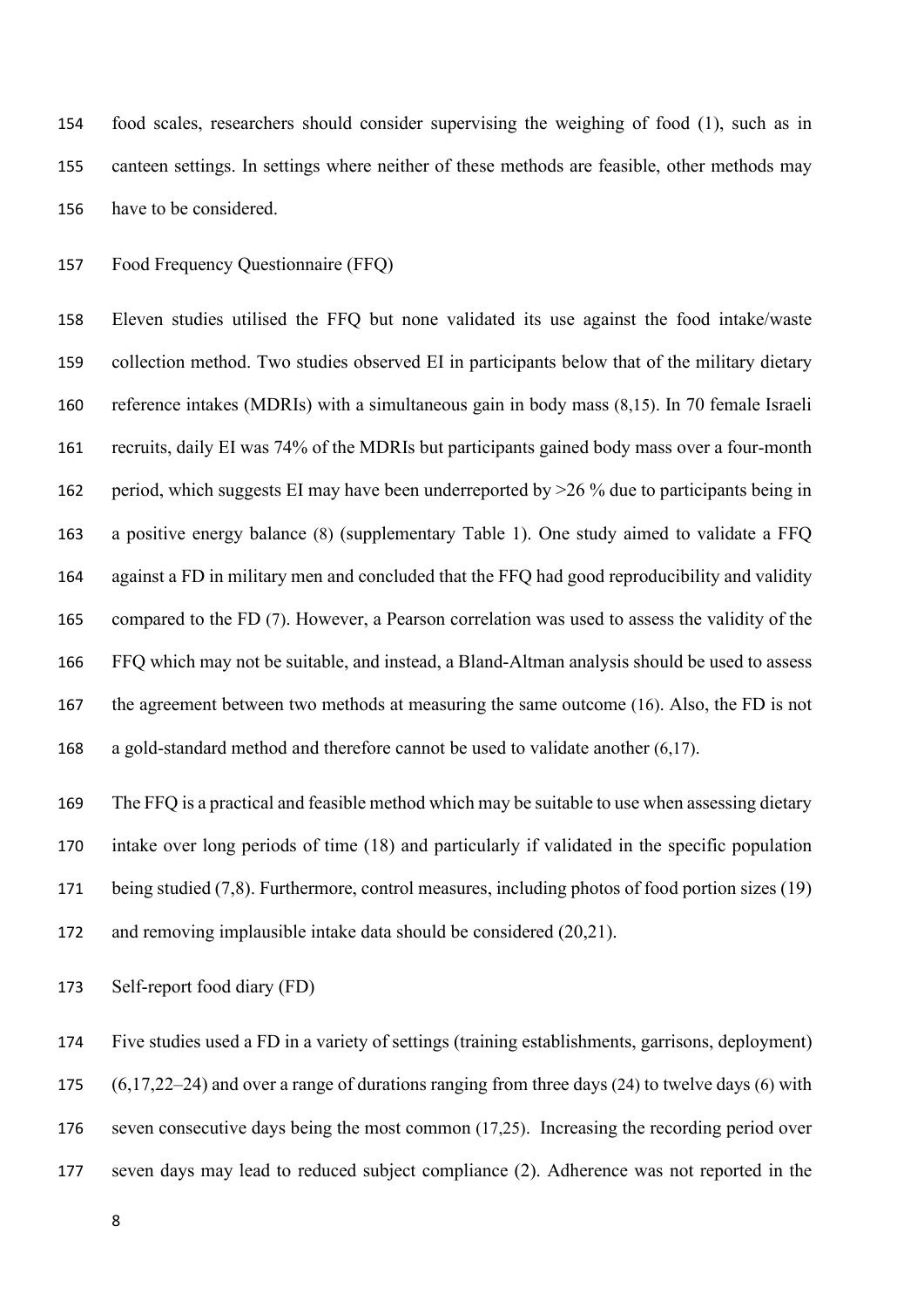studies evaluated here (6,17,22,24,25) but it was demonstrated that using a handheld personal digital assistant instead of written records reduced participant burden whilst maintaining data accuracy (25) whilst another found it may be valid in this population (3). Future studies should consider validating methods which combine modern technology with the FD as this may be a technique of enhancing dietary assessment validity, although it is acknowledged that this may not always be feasible in some settings (field exercise). The reporting bias of the FD was calculated in four out of the five studies and similarly to the FFQ it generally underestimated EI although in one study EI was overestimated (25). The reporting bias for the remaining studies ranged from -18 % -34 % which is smaller than the reporting bias for VE, dietary recall and via collection of ration discards (supplementary Table 1). The use of the reporting bias method may be limited due to participant weight loss across the study intervention (supplementary Table 1). In this case the reporting bias may not reflect underreporting.

 The lack of validation studies using the FD should be acknowledged. The number of recording days should reflect the research question with three to seven days required to assess habitual energy and macronutrient intake but more days or recording time-points required for assessing micronutrient intake (1,26). Furthermore, when the analysis of FDs is undertaken by multiple researchers the variability within the data may increase and therefore this should be done by the same researcher (27) and who is experienced in FD analysis (24).

 Future studies should aim to validate the FD further by comparing this method against the food intake/waste method (3). Researchers may also want to consider control measures to improve data accuracy. These may include a familiarisation process or pilot test being implemented with potential participants prior to data collection, providing detail to participants on how to complete the diary and estimate portion sizes (25) or assess the prevalence of reporting bias by calculating the EI:EE ratio. A ratio between 0.76-1.24 indicates acceptable reporting of EI, whereas <0.76 indicates underreporting of EI and >1.24 indicates an overreporting of EI (10).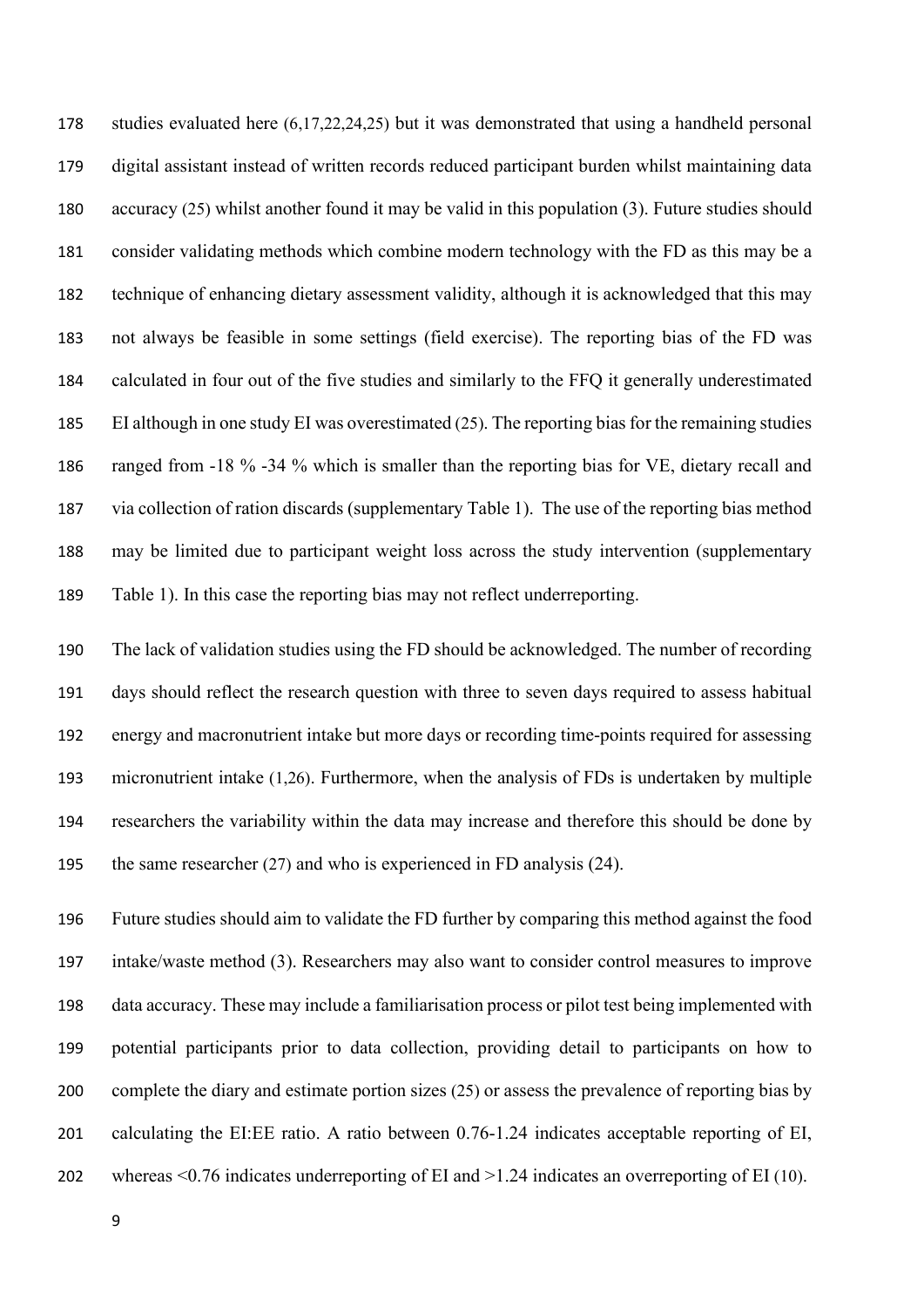Visual Estimation Method (VE)

 Three studies used the VE method in canteen settings (23,28,29). In one study (29) where EE was measured the VE method appeared to underestimate EI due to EI reported to be lower than EE with no change in body mass. This method showed high variability between researchers when estimating portion sizes with 43 % of food records requiring adjudication (23). In another study (23), the mean daily EI of 487 male and 48 female U.S. Army soldiers in the on-site dining facility (lunch time only) decreased over a six-month period but they did not lose body mass (supplementary Table 1). It is unknown if this was due to an underestimation of EI or a change in the physical demands of training. Together these studies provide evidence that VE is feasible within a military canteen environment but its use in other settings may be limited.

Dietary Recall

 The limitations of dietary recall are well documented such as requiring a trained interviewer and relying on memory (2). This review found that dietary recall was used with smaller sample sizes compared to those studies using the FFQ, FD and VE and that it was used in deployment and field exercise settings. Both of these studies did not validate its use against the food intake/waste method so its accuracy in this population remains unknown. In one study (30) the reporting bias was greater than that for studies which have used a FD or VE but less than studies which used only ration discards (supplementary Table 1). In another study in U.S. Special Operation Forces (SOF) (30) the participants lost body mass (supplementary Table 1). Therefore, the calculation of the reporting bias may not reflect underreporting. Future research should aim to validate the dietary recall method in military populations as there is currently a lack of data investigating this. Until then other methods should be considered due to this and the known limitations of this method.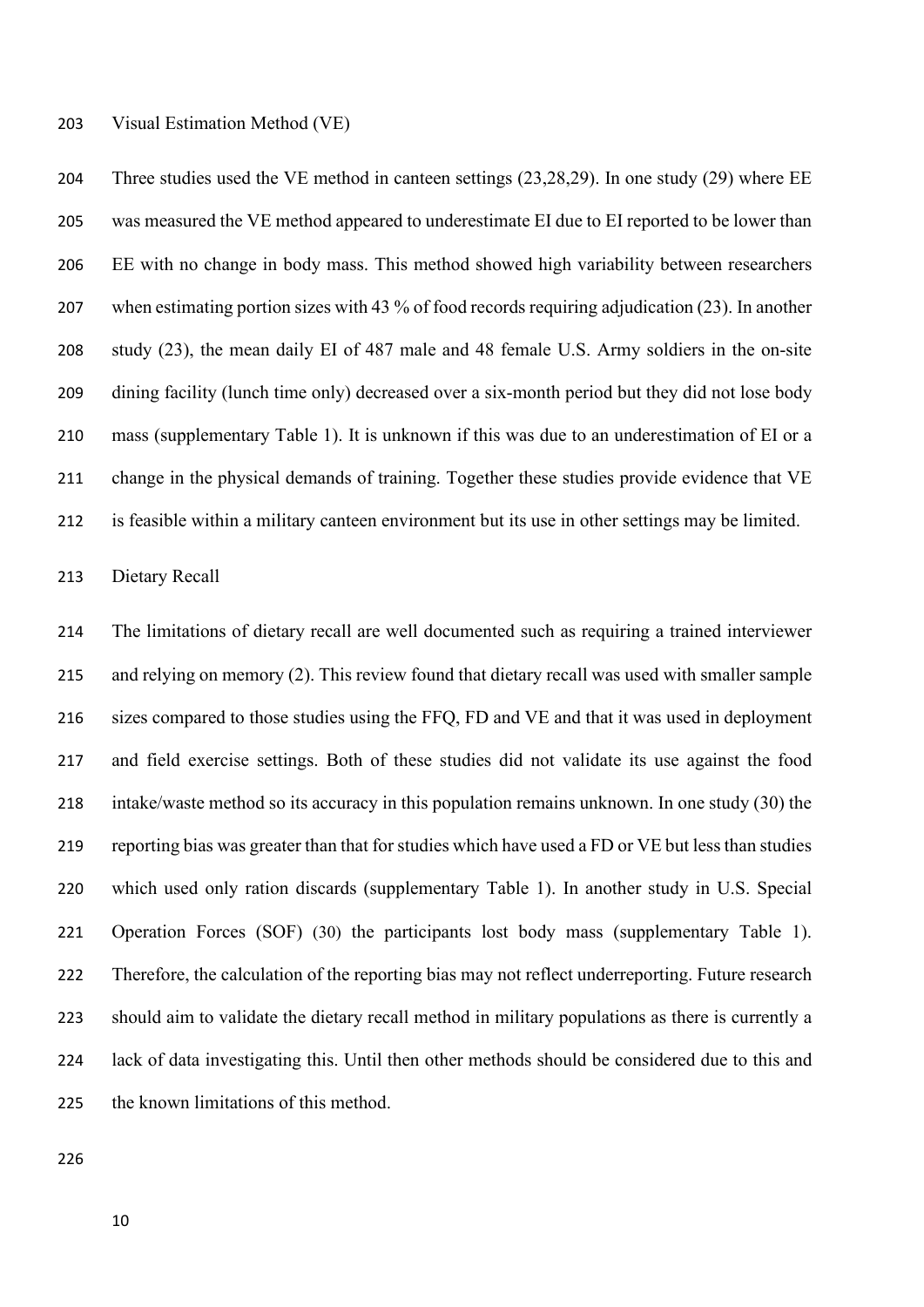Ration Discards

 Two studies used the ration discard method (31,32). Twenty-one male Norwegian soldiers had EI and EE assessed during two phases (MTT and SKI). Participants were provided three rations 230 per day  $(3800 \text{ kcal} \cdot \text{day}^{-1})$  during MTT and five rations per day  $(5100 \text{ kcal} \cdot \text{day}^{-1})$  during SKI. Dietary intake was determined from returned ration discards and ration food logs collected 232 daily (31). The reporting bias for these two phases were -43 % and -49 %, respectively. In the SKI phase no weight was lost and thus the reporting bias calculated during this phase may reflect underreporting. In the second study no validation method was used and due to no measures of EE no reporting bias could be calculated (32). These data suggest that the assessment of EI via the collection of ration discards alone should be avoided and other methods should be considered (supplementary Table 1).

#### **Summary of evidence: combined methods**

 Seven studies used a combination of methods together in garrison and field exercise settings, but none validated their methods. The reporting bias was only calculated for three studies. The VE method combined with a FD may have underreported (33). In another study the WFR method combined with the collection of ration discards may have also both underreported EI (34). The use of the VE method and collection of ration discards in weight stable participants suggest the methods were accurate at estimating EI (35) (supplementary Table 2). Using a combination of methods to assess dietary intake may increase the confidence in data reporting accuracy. For example, WFRs, which are feasible in canteen but not field exercise settings due to practical constraints could be used in combination with a FD or FFQ. Studies using a combination of methods together and that validate this approach need to be conducted to confirm this.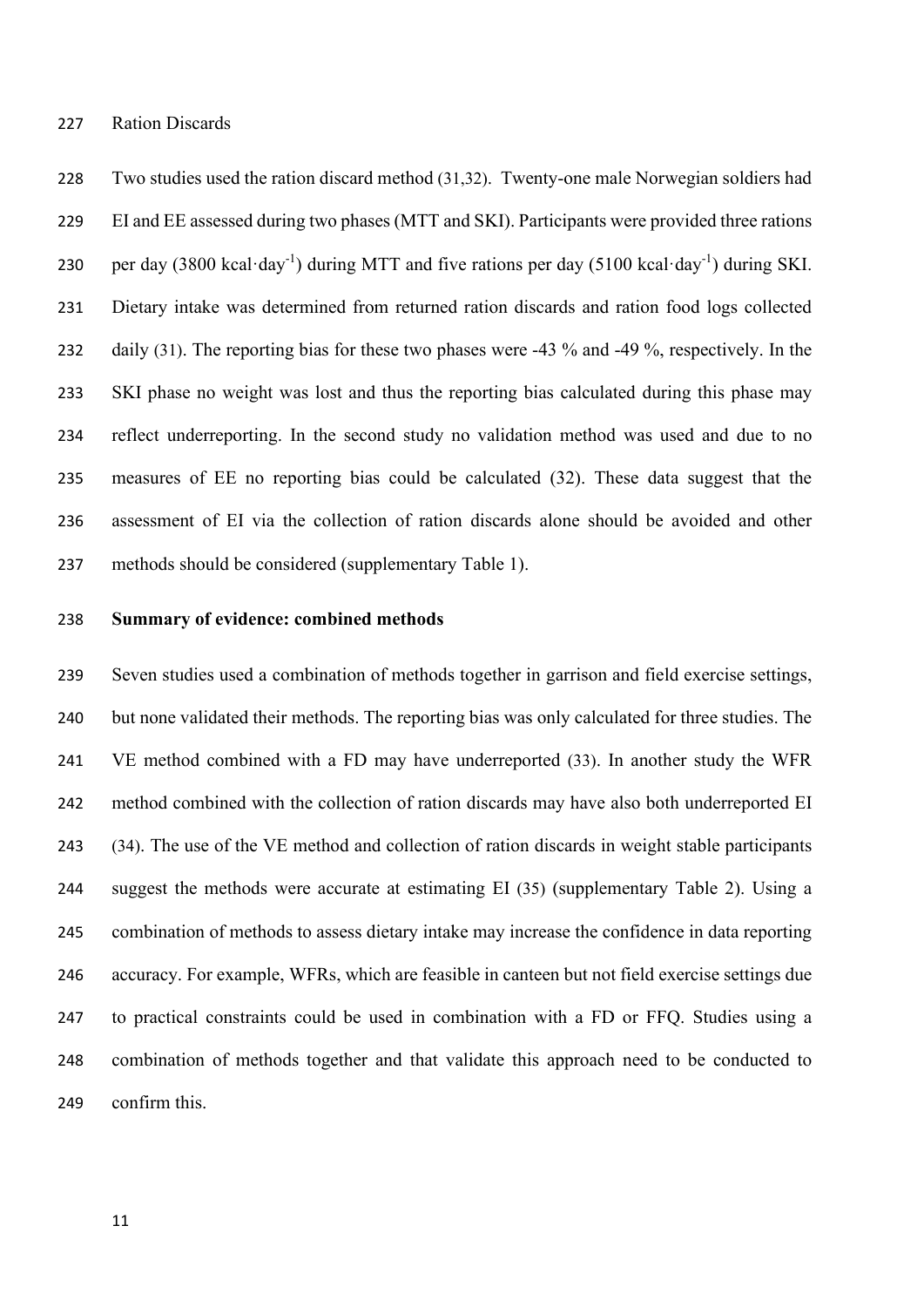The reporting bias could not be calculated for the remaining four studies (19,36–38) and due to no validation method, it is difficult to establish whether the participants in these studies underreported EI.

# **LIMITATIONS**

 To our knowledge this is the first scoping review which evaluates methods for assessing dietary intake in military settings. The main limitation is that due to most studies not validating their method, we were unable to evaluate the validity of the methods identified. It was possible to calculate the reporting bias for studies that measured EE, but this was not possible for all studies. Furthermore, as acknowledged in our discussion, several studies used participants which were not weight stable, and therefore, the reporting bias may not reflect an underestimation of EI. Finally, as this was a scoping review, no ranking of study quality was conducted.

#### **CONCLUSIONS**

 The most commonly used methods were the food intake/waste method, the FFQ and FD. Only WFRs method has been validated and therefore researchers should use this or the food intake/waste method where feasible. If using alternative methods such as the FFQ and FD due to feasibility constraints, then appropriate control measures such as a pilot/familiarisation for participants or reviewing reported data with participants should be considered. Future research should aim to validate other methods such as the FFQ and FD given their common use and feasibility. This will then allow nutrition research in this field to produce accurate assessments and nutritional recommendations relevant to individuals in this population.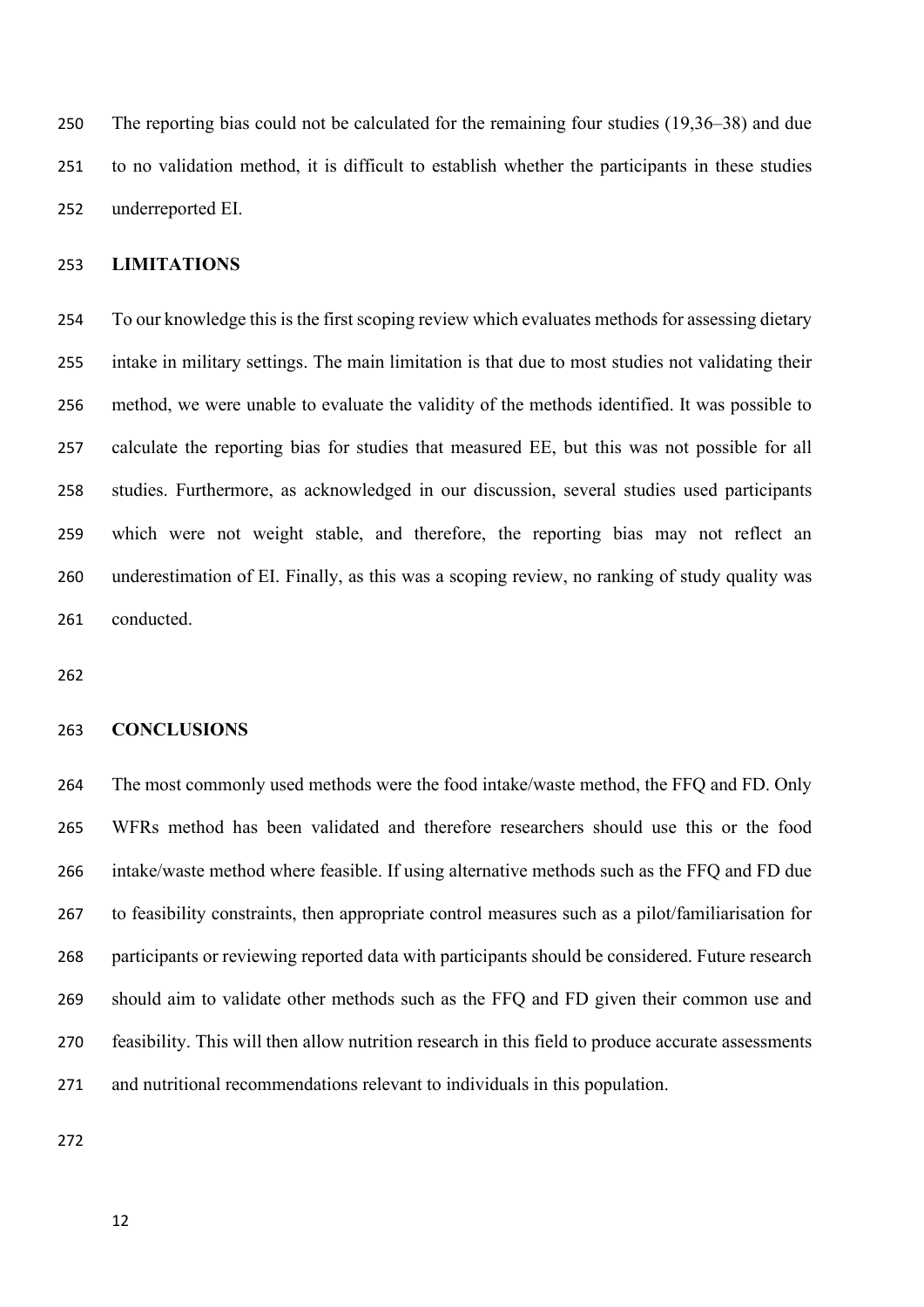| 273 | <b>ACKNOWLEDGEMENTS</b> |
|-----|-------------------------|
|     |                         |

There are no acknowledgments.

# **COMPETING INTERESTS**

The authors have no competing interests.

# **FUNDING**

There was no funding for this review.

# **REFERENCES**

- 281 1. Capling L, Beck KL, Gifford JA, et al. Validity of Dietary Assessment in Athletes: A Systematic Review. *Nutr* 2017;9:1-26.
- 2. Magkos F, Yannakoulia M. Methodology of dietary assessment in athletes: concepts and pitfalls. *Cur Op in Clin Nutr & Metab Care* 2003;6:539–49.
- 3. Ahmed M, Mandic I, Lou W, et al. Validation of a Tablet Application for Assessing Dietary Intakes Compared with the Measured Food Intake/Food Waste Method in Military Personnel Consuming Field Rations. *Nutr* 2017;9:1-9.
- 4. Edwards VC, Myers SD, Siddall AG, et al. Timing of Energy and Macronutrient Intake of British Army Officer Cadets during Military Training. *Med Sci in Sport & Exerc* 2018;50:639.
- 5. Hill RJ, Davies PSW. The validity of self-reported energy intake as determined using the doubly labelled water technique. *Br J Nutr* 2001;85:415–30.
- 6. Burstein R, Coward AW, Askew WE, et al. Energy Expenditure Variations in Soldiers Performing Military Activities under Cold and Hot Climate Conditions. *Mil Med* 1996;161:750–4.
- 7. Mullie P, Clarys P, Hulens M, et al. Reproducibility and Validity of a Semiquantitative Food Frequency Questionnaire Among Military Men. *Mil Med* 2009;174:852–6.
- 8. Herzman-Harari S, Constantini N, Mann G, et al. Nutrition Knowledge, Attitudes, and Behaviors of Israeli Female Combat Recruits Participating in a Nutrition Education Program. *Mil Med* 2013;178:517–22.
- 9. Tricco AC, Lillie E, Zarin W, et al. PRISMA Extension for Scoping Reviews (PRISMA-ScR): Checklist and Explanation. *Ann Intern Med* 2018;169:1-20.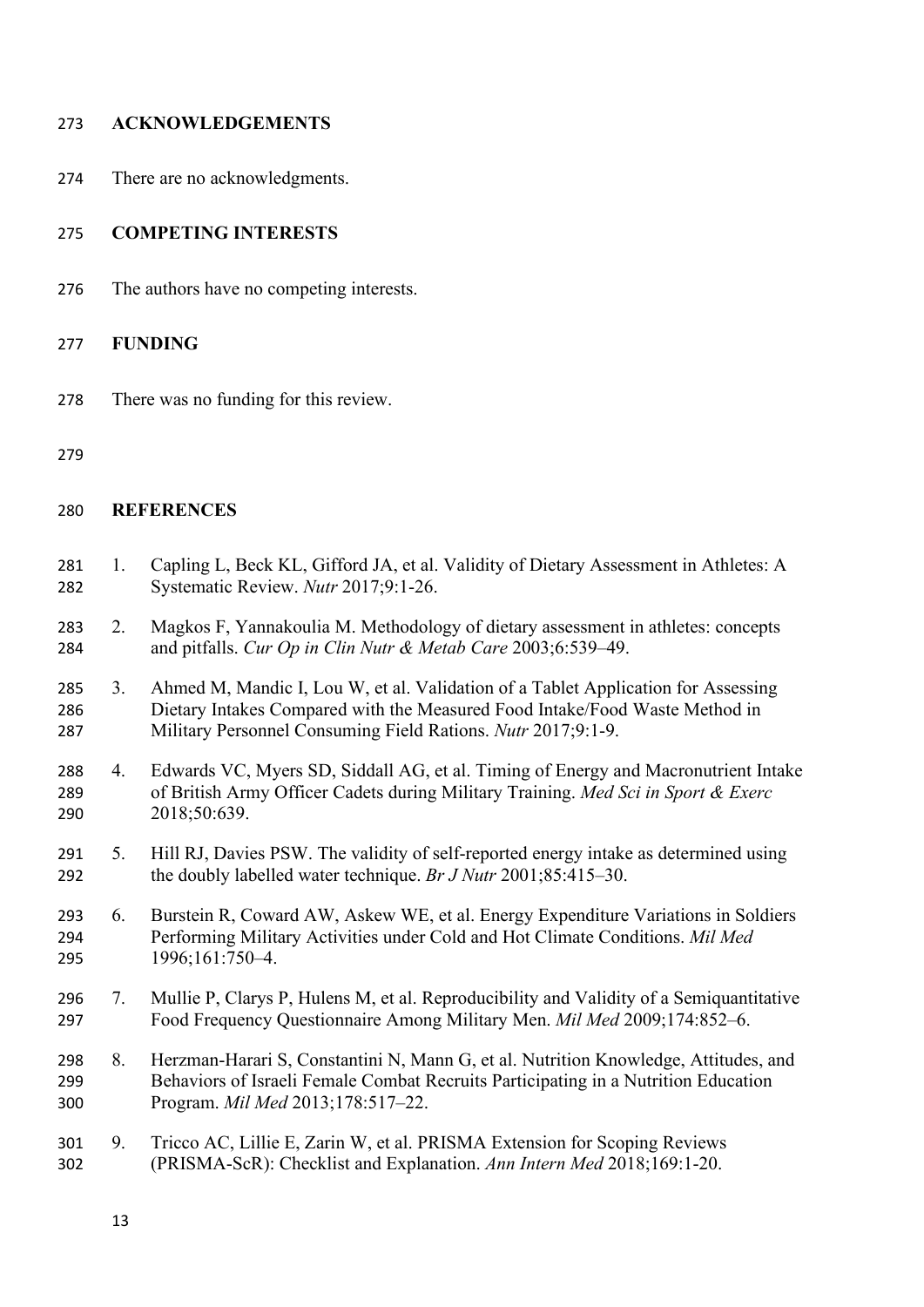- 10. Trabulsi J, Schoeller DA. Evaluation of dietary assessment instruments against doubly labeled water, a biomarker of habitual energy intake. *Am J of Phys-Endo and Metab* 2001;281:891–9.
- 11. Mandic I, Ahmed M, Rhind S, et al. The effects of exercise and ambient temperature on dietary intake, appetite sensation, and appetite regulating hormone concentrations. *Nutr Metab* 2019;16:1-18.
- 12. Ahmed M, Mandic I, Lou W, et al. Comparison of dietary intakes of Canadian Armed Forces personnel consuming field rations in acute hot, cold, and temperate conditions with standardized infantry activities. *Mil Med Res* 2019;6:1-16.
- 13. Ahmed M, Mandic I, Desilets E, et al. Energy Balance of Canadian Armed Forces Personnel during an Arctic-Like Field Training Exercise. *Nutr* 2020;12(6):1-12.
- 14. Alemany JA, Nindl BC, Kellogg MD, et al. Effects of dietary protein content on IGF-I, testosterone, and body composition during 8 days of severe energy deficit and arduous physical activity. *J of App Phys* 2008;105:58–64.
- 15. Etzion-Daniel Y, Constantini N, Finestone AS, et al. Nutrition Consumption of Female Combat Recruits in Army Basic Training. *Med Sci in Sport & Exerc* 2008;40:77–84.
- 16. Cade JE, Thompson R, Burley VJ, et al. Development, validation and utilisation of food-frequency questionnaires - a review. *Pub health nutr* 2002;5:567–87.
- 17. Fallowfield JL, Delves SK, Hill NE, et al. Energy expenditure, nutritional status, body composition and physical fitness of Royal Marines during a 6-month operational deployment in Afghanistan. *Br J Nutr* 2014;112:821–9.
- 18. Gwin JA, Karl JP, Lutz LJ, et al. Higher Protein Density Diets Are Associated With Greater Diet Quality and Micronutrient Intake in Healthy Young Adults. *Front Nutr*. 2019;59:1-9.
- 19. Stark AH, Weis N, Chapnik L, Barenboim E, et al. Dietary Intake of Pilots in the Israeli Air Force. *Mil Med* 2008;173:780–4.
- 20. Gaffney-Stomberg E, Lutz LJ, Rood JC, et al. Calcium and vitamin D supplementation maintains parathyroid hormone and improves bone density during initial military training: A randomized, double-blind, placebo controlled trial. *Bone* 2014;68:46–56.
- 21. Nakayama AT, Lutz LJ, Hruby A, et al. A dietary pattern rich in calcium, potassium, and protein is associated with tibia bone mineral content and strength in young adults entering initial military training. *The Am J of Clin Nutr* 2019;109:186–96.
- 22. Bingham CML, Ovaskainen M-L, Tapanainen H, et al. Nutrient Intake and Food Use of Finnish Conscripts in Garrison, on Leave, and in Encampment Conditions. *Mil Med* 2009;174:678–84.
- 23. McClung HL, Champagne CM, Allen HR, et al. Digital food photography technology improves efficiency and feasibility of dietary intake assessments in large populations eating ad libitum in collective dining facilities. *Appetite* 2017;116:389–94.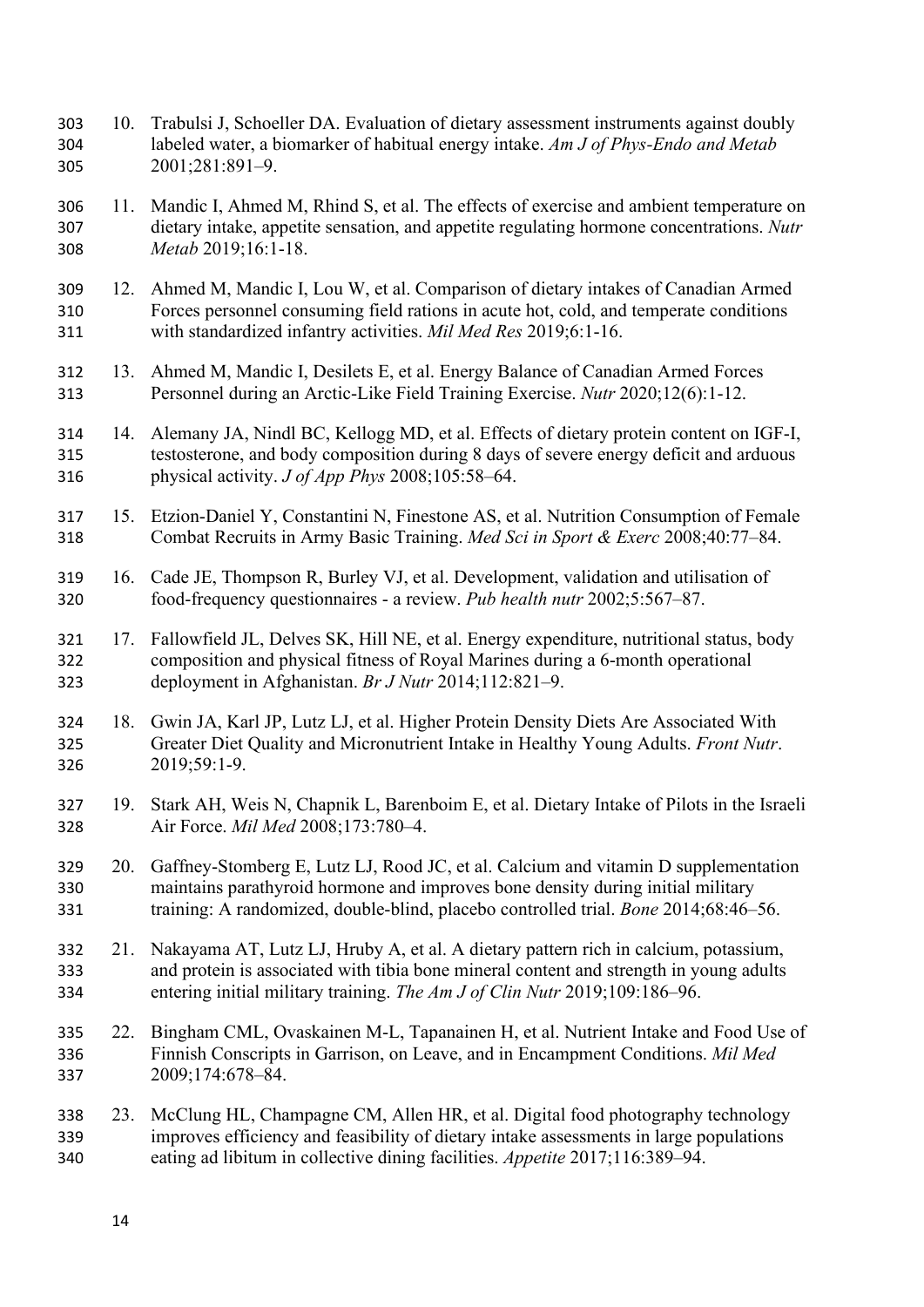24. McAdam J, McGinnis K, Ory R, et al. Estimation of energy balance and training volume during Army Initial Entry Training. *J Int Soc Sports Nutr* 2018;15:1-9. 25. McClung HL, Sigrist LD, Smith TJ, et al. Monitoring Energy Intake: A Hand-Held Personal Digital Assistant Provides Accuracy Comparable to Written Records. *J Am Diet Ass*oc 2009;109:1241–5. 26. Basiotis PP, Welsh SO, Cronin FJ, et al. Number of Days of Food Intake Records Required to Estimate Individual and Group Nutrient Intakes with Defined Confidence. *The J Nutr* 1987;117:1638–41. 27. Braakhuis AJ, Meredith K, Cox GR, et al. Variability in Estimation of Self-reported Dietary Intake Data from Elite Athletes Resulting from Coding by Different Sports Dietitians. *Int J of Sport Nutr and Exerc Metab* 2003;13:152–65. 28. Williamson DA, Martin PD, Raymond AH, et al. Changes in Food Intake and Body Weight Associated with Basic Combat Training. *Mil Med* 2002;167:248–53. 29. Crombie AP, Funderburk LK, Smith TJ, et al. Effects of modified foodservice practices in military dining facilities on ad libitum nutritional intake of US army soldiers. *J Acad Nutr Diet*. 2013;113:920–7. 30. Johnson CD, Simonson AJ, Darnell ME, et al. Energy expenditure and intake during Special Operations Forces field training in a jungle and glacial environment. *App Phys, Nutr, and Metab* 2018;43:1-19. 31. Margolis LM, Murphy NE, Martini S, et al. Effects of winter military training on energy balance, whole-body protein balance, muscle damage, soreness, and physical performance. *Appl Physiol Nutr Metab*. 2014;39:1395–401. 32. Margolis LM, Murphy NE, Martini S, et al. Effects of Supplemental Energy on Protein Balance during 4-d Arctic Military Training. *Med Sci in Sport & Exerc* 2016;48:1604– 12. 33. Tharion WJ, Baker-Fulco CJ, Bovill ME, et al. Adequacy of Garrison Feeding for Special Forces Soldiers during Training. *Mil Med* 2004;169:483–90. 34. Forbes-ewan CH, Morrissey BLL, Gregg GC, et al. Use of doubly labeled water technique in soldiers training for jungle warfare. *J Appl*. 1989;67:1–5. 35. Margolis LM, Rood J, Champagne C, et al. Energy balance and body composition during US Army special forces training. *Appl Physiol Nutr Metab*. 2013;38:396–400. 36. Arsenault and Cline C. Nutrient intakes and characteristics of normal weight, female military personnel consuming foods reduced in fat or energy content. *Appetite* 1999;34:227-233. 37. Beals K, Darnell ME, Lovalekar M, et al. Suboptimal Nutritional Characteristics in Male and Female Soldiers Compared to Sports Nutrition Guidelines. *Mil Med*. 2015;180:1239–46.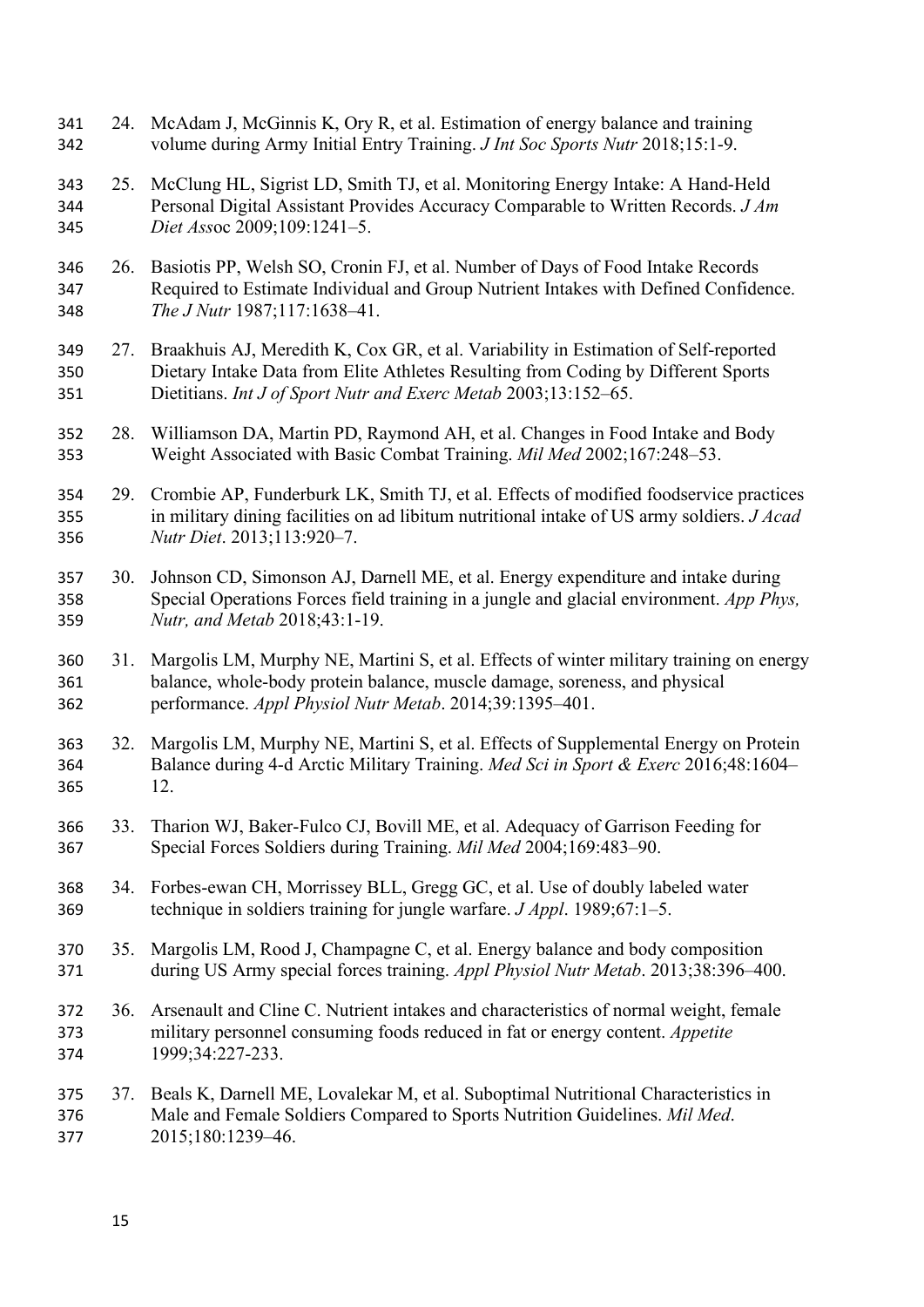- 38. Chapman S, Roberts J, Smith L, et al. Sex differences in dietary intake in British Army recruits undergoing phase one training. *J Int Soc Sports Nutr*. 2019;16:1-9.
- 39. Israeli E, Merkel D, Constantini N, et al. Iron Deficiency and the Role of Nutrition among Female Military Recruits. *Med Sci in Sport & Exerc* 2008;40:S685–90.
- 40. Lutz LJ, Karl PJ, Rood JC, et al. Vitamin D status, dietary intake and bone turnover in female soldiers during military training: a longitudinal study. *J Int Soc Sport Nutr* 2012;9:1-7
- 41. Carlson AR, Smith MA, McCarthy MS. Diet, physical activity and bone density in soldiers before and after deployment. *Army Med Dep J* 2013:1-7.
- 42. Moran DS, Heled Y, Arbel Y, et al. Dietary intake and stress fractures among elite make combat recruits. *J Int Soc Sport Nutr* 2012;9:1-7.
- 43. Lutz LJ, Gaffney-Stomberg E, Karl PJ, et al. Dietary intake in relation to military dietary reference values during Army basic combat training; a multi-centre, cross-sectional study. *Mil Med* 2019;184:1-8
- 44. Jones PJH, Jacobs I, Morris A, et al. Adequacy of food rations in soldiers during an arctic exercise measured by doubly labelled water. *Am Phys Soc* 1993;75:1790-1797.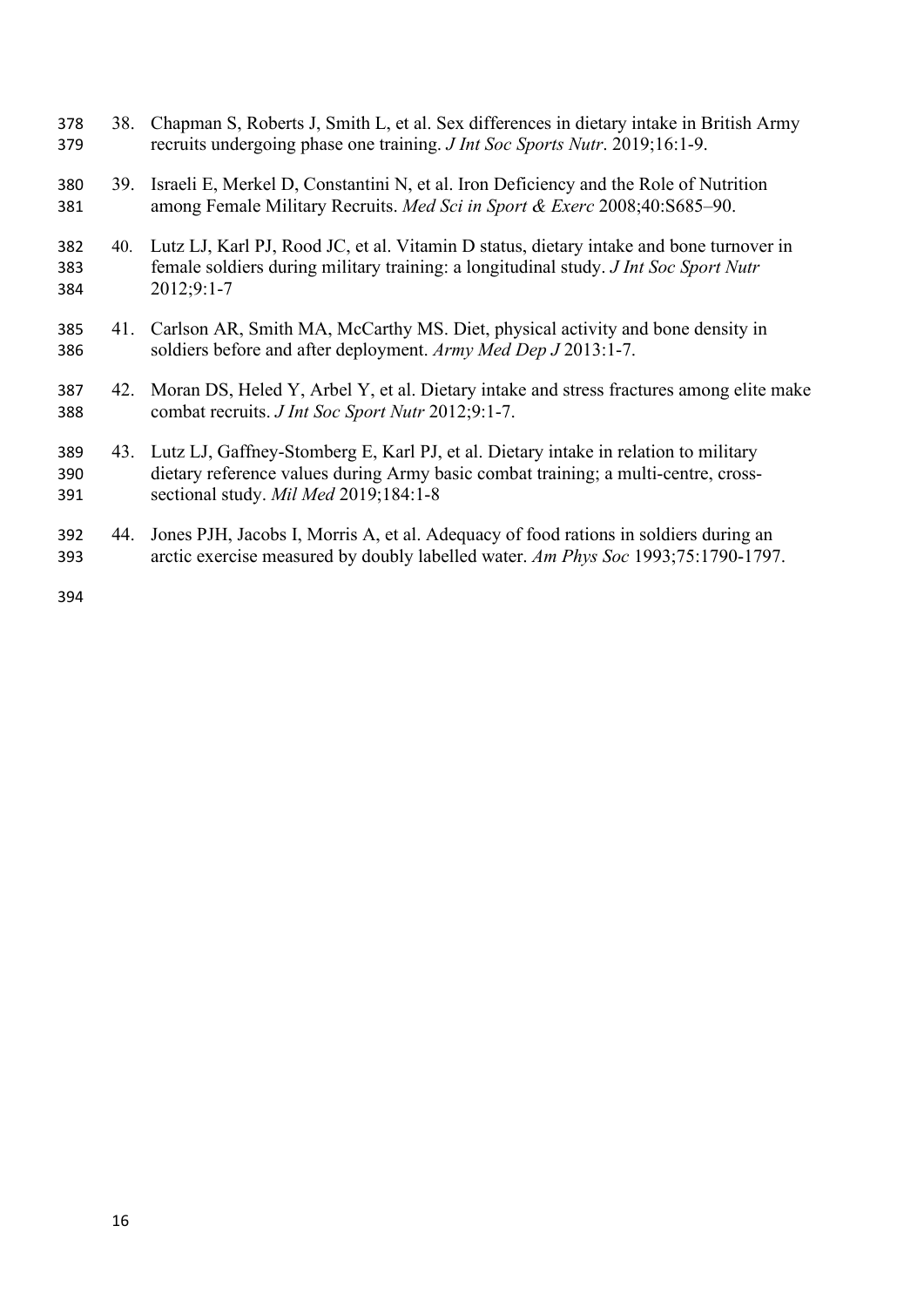# **Figure 1**

- Preferred Reporting Items for Systematic Reviews and Meta- Analyses (PRISMA) extension
- flow chart of the screening process from initial search to records included
-